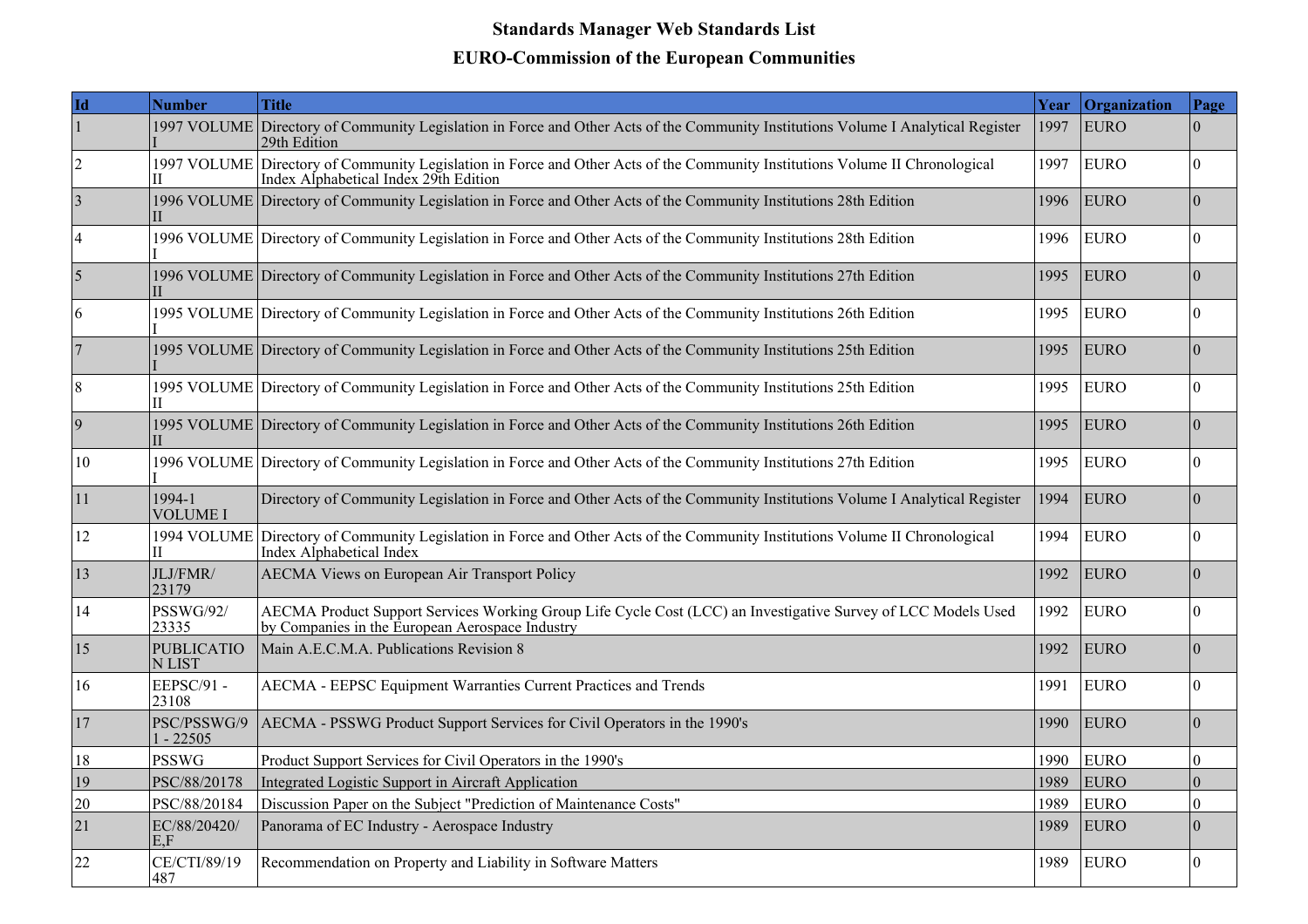| 23 | 89/EEPSC/206<br>55 | Equipment Technology - Identification of Changes                                                                                                     | 1989 | <b>EURO</b> | $\mathbf{0}$     |
|----|--------------------|------------------------------------------------------------------------------------------------------------------------------------------------------|------|-------------|------------------|
| 24 | 1985               | 14 JUNE Completing the Internal Market White Paper from the Commission to the European Council                                                       | 1989 | <b>EURO</b> | $\boldsymbol{0}$ |
| 25 | 1986               | 26 MAY Completing the Internal Market First Report from the Commission to the Council and the European Parliament<br>(COM (86)300)                   | 1989 | <b>EURO</b> | $\theta$         |
| 26 | 1987               | Index to 1987 COM Documents of the Commission of the European Communities                                                                            | 1989 | <b>EURO</b> | $\mathbf{0}$     |
| 27 | 1987               | 11 MAY Completing the Internal Market Second Report from the Commission to the Council and the European Parliament 1989<br>(COM (87)203)             |      | <b>EURO</b> | $\boldsymbol{0}$ |
| 28 | 1988               | 11 TH EDITION Directory of Community Legislation in Force and Other Acts of the Community Institutions - Volume 11                                   | 1989 | <b>EURO</b> | $\mathbf{0}$     |
| 29 | 1988               | 21 MARCH Completing the Internal Market Third Report from the Commission to the Council and the European<br>Parliament (COM(88)134)                  | 1989 | <b>EURO</b> | $\theta$         |
| 30 | 1988 CS            | <b>Common Standards for Enterprises</b>                                                                                                              | 1989 | <b>EURO</b> | $\mathbf{0}$     |
| 31 | 1988 DEC           | New Community Standards Policy                                                                                                                       | 1989 | <b>EURO</b> | $\theta$         |
| 32 | <b>1988 FEB</b>    | Europe Without Frontiers - Completing the Internal Market                                                                                            | 1989 | <b>EURO</b> | $\boldsymbol{0}$ |
| 33 | 1988 MAY           | European Economy                                                                                                                                     | 1989 | <b>EURO</b> | $\boldsymbol{0}$ |
| 34 | 1988               | SEPTEMBER Telecommunications in Europe                                                                                                               | 1989 | <b>EURO</b> | $\theta$         |
| 35 | 1988               | XXIIND XXIInd General Report on the Activities of the European Communities 1988                                                                      | 1989 | <b>EURO</b> | $\theta$         |
| 36 | 1989               | Electrotechnical Standards for the European Economic Space                                                                                           | 1989 | <b>EURO</b> | $\boldsymbol{0}$ |
| 37 | 1989-01            | The Single Market Progress on Commission White Paper                                                                                                 | 1989 | <b>EURO</b> | $\mathbf{0}$     |
| 38 | 1989-02            | The Single Market Progress on Commission White Paper                                                                                                 | 1989 | <b>EURO</b> | $\boldsymbol{0}$ |
| 39 | 1989-03            | The Single Market Progress on Commission White Paper                                                                                                 | 1989 | <b>EURO</b> | $\boldsymbol{0}$ |
| 40 | 1989-11            | Single Market Progress on Commission White Paper                                                                                                     | 1989 | <b>EURO</b> | $\mathbf{0}$     |
| 41 | 1989               | 13TH ED Directory of Community Legislation in Force and Other Acts of the Community Institutions- Volume II                                          | 1989 | <b>EURO</b> | $\theta$         |
| 42 | 1989               | 13TH EDITION Directory of Community Legislation in Force and Other Acts of the Community Institutions- Volume 1                                      | 1989 | <b>EURO</b> | $\boldsymbol{0}$ |
| 43 | 1989               | 14TH ED VOLUME 1 Directory of Community Legislation in Force and Other Acts of the Community Institutions -<br>Volume 1                              | 1989 | <b>EURO</b> | $\theta$         |
| 44 | 1989               | 14TH ED VOLUME II Directory of Community Legislation in Force and Other Acts of the Community Institutions -<br>Volume II                            | 1989 | <b>EURO</b> | $\theta$         |
| 45 | 1989-16            | Europe - Our future; The Institutions of the European Community                                                                                      | 1989 | <b>EURO</b> | $\boldsymbol{0}$ |
| 46 | 1989-17            | Patents, Trade Marks and Copyright in the European Community                                                                                         | 1989 | <b>EURO</b> | $\boldsymbol{0}$ |
| 47 | 1989-18            | Catalogue 1979-89                                                                                                                                    | 1989 | <b>EURO</b> | $\boldsymbol{0}$ |
| 48 | 1989               | 20 JUNE Completing the Internal Market Fourth Progress Report of the Commission to the Council and the European<br>Parliament ( $\angle$ OM (89)311) | 1989 | <b>EURO</b> | $\theta$         |
| 49 | 1989 NOV           | Esprit: Key to the Technological Awakening of Europe                                                                                                 | 1989 | EURO        | $\theta$         |
| 50 | 1989 OCT           | European Community and Recognition of Diplomas for Professional Purposes                                                                             | 1989 | <b>EURO</b> | $\boldsymbol{0}$ |
| 51 | 1989               | OCTOBER Company Law in the European Community                                                                                                        | 1989 | <b>EURO</b> | $\boldsymbol{0}$ |
| 52 | 1990               | Catalogue of Community Legal Acts and Other Texts Relating to the Elimination of Technical Barriers to Trade for<br><b>Industrial Products</b>       | 1989 | <b>EURO</b> | $\mathbf{0}$     |
| 53 | 1990               | Green Paper on Standards Development (COM (90) 456)                                                                                                  | 1989 | <b>EURO</b> | $\boldsymbol{0}$ |
| 54 | 1990-1             | Community's Agricultural Policy on the Threshold of the 1990's                                                                                       | 1989 | <b>EURO</b> | $\boldsymbol{0}$ |
| 55 | 1990-1             | VOLUME I Directory of Community Legislation in Force and Other Acts of the Community Institutions- Volume I                                          | 1989 | <b>EURO</b> | $\mathbf{0}$     |
| 56 | 1990-02            | The Single Market Progress on Commission White Paper                                                                                                 | 1989 | <b>EURO</b> | $\boldsymbol{0}$ |
| 57 | 1990-2             | 1990, European Tourism Year                                                                                                                          | 1989 | <b>EURO</b> | $\mathbf{0}$     |
| 58 | 1990-2             | VOLUME II Directory of Community Legislation in Force and Other Acts of the Community Institutions- Volume II                                        | 1989 | EURO        | $\vert 0 \vert$  |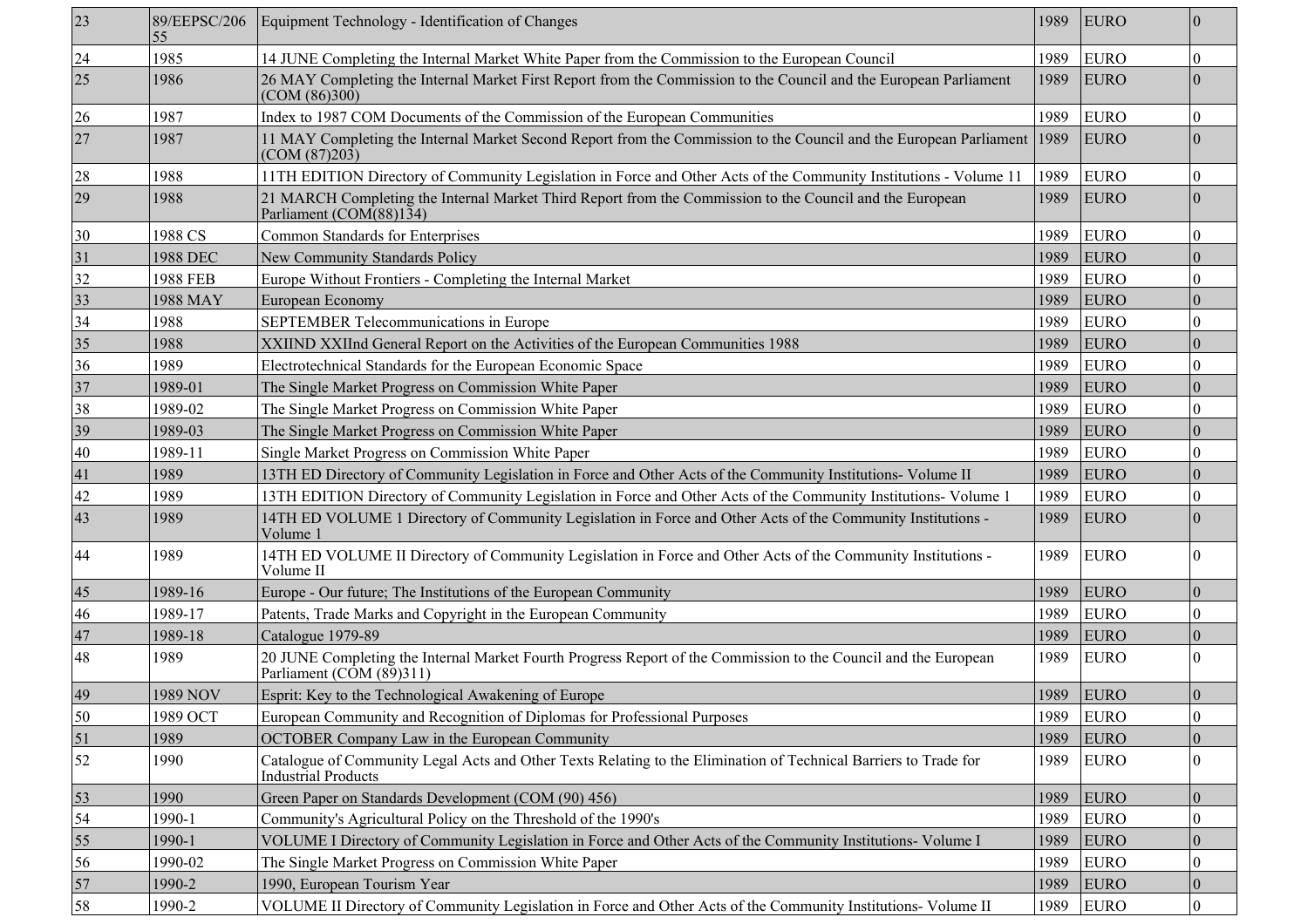| 59 | 1990-3           | Health and Safety at Work in the European Community                                                          | 1989 | <b>EURO</b> | $\boldsymbol{0}$ |
|----|------------------|--------------------------------------------------------------------------------------------------------------|------|-------------|------------------|
| 60 | 1990-04          | Single Market Progress on Commission White Paper                                                             | 1989 | <b>EURO</b> | 0                |
| 61 | 1990-4           | <b>European Community and Environmental Protection</b>                                                       | 1989 | <b>EURO</b> | $\theta$         |
| 62 | 1990-5           | Education and Training- the Approach to 1992                                                                 | 1989 | <b>EURO</b> | 0                |
| 63 | 1990-06          | Single Market Progress on Commission White Paper                                                             | 1989 | <b>EURO</b> | $\overline{0}$   |
| 64 | 1990-6           | Community Charter of Fundamental Social Rights for Workers                                                   | 1989 | <b>EURO</b> | 0                |
| 65 | 1990-7/8         | New Structural Policies of the European Community                                                            | 1989 | <b>EURO</b> | $\overline{0}$   |
| 66 | 1990-09          | Single Market Progress on Commission White Paper                                                             | 1989 | <b>EURO</b> | 0                |
| 67 | 1990-12          | Single Market Progress on Commission White Paper                                                             | 1989 | <b>EURO</b> | $\theta$         |
| 68 | 1990-14          | European Community and Consumer Protection                                                                   | 1989 | <b>EURO</b> | 0                |
| 69 | 1990-15          | Catalogue 1979-90                                                                                            | 1989 | <b>EURO</b> | $\overline{0}$   |
| 70 | 1990             | PT 1A CEN/Cenelec Internal Regulations Introduction                                                          | 1989 | <b>EURO</b> | 0                |
| 71 | 1991-1-2         | Tax Law and Cross-Border Cooperation Between Companies                                                       | 1989 | <b>EURO</b> | $\overline{0}$   |
| 72 | 1991-1           | VOLUME I Directory of Community Legislation in Force and Other Acts of the Community Institutions Volume I   | 1989 | <b>EURO</b> | 0                |
| 73 | 1991-2           | VOLUME II Directory of Community Legislation in Force and Other Acts of the Community Institutions Volume II | 1989 | <b>EURO</b> | $\Omega$         |
| 74 | 1991-3           | The Single Market Progress on Commission White Paper                                                         | 1989 | <b>EURO</b> | 0                |
| 75 | 1991-3           | <b>Common Fisheries Policy</b>                                                                               | 1989 | <b>EURO</b> | $\overline{0}$   |
| 76 | 1991-4           | Trans-European Networks for a Community Without Frontiers                                                    | 1989 | <b>EURO</b> | 0                |
| 77 | 1991-5           | European Community and Rural Development                                                                     | 1989 | <b>EURO</b> | $\overline{0}$   |
| 78 | 1991-07          | Single Market Progress on Commission White Paper                                                             | 1989 | <b>EURO</b> | 0                |
| 79 | 1991-11          | Single Market Progress on Commission White Paper                                                             | 1989 | <b>EURO</b> | $\theta$         |
| 80 | 1991 AUG         | Community and Its Eastern Neighbours                                                                         | 1989 | <b>EURO</b> | 0                |
| 81 | 1991 AUG         | Pollution Knows No Frontiers                                                                                 | 1989 | <b>EURO</b> | $\overline{0}$   |
| 82 | 1991 AUG         | Young People's Europe                                                                                        | 1989 | <b>EURO</b> | 0                |
| 83 | 1991 JAN         | Freedom of Movement                                                                                          | 1989 | <b>EURO</b> | $\theta$         |
| 84 | 1991 JAN         | Working for the Regions                                                                                      | 1989 | <b>EURO</b> | 0                |
| 85 | 1991 JUN         | <b>Education and Training</b>                                                                                | 1989 | <b>EURO</b> | $\theta$         |
| 86 | 1991 MAR         | Science and Technology in Europe                                                                             | 1989 | <b>EURO</b> | $\overline{0}$   |
| 87 | 1991 MAR         | Community and the Third World                                                                                | 1989 | <b>EURO</b> | $\overline{0}$   |
| 88 | 1991 MAR         | <b>ECU</b>                                                                                                   | 1989 | <b>EURO</b> | 0                |
| 89 | 1991 MAY         | Economic and Monetary Union                                                                                  | 1989 | <b>EURO</b> | $\overline{0}$   |
| 90 | 1991 MAY         | Social Challenge                                                                                             | 1989 | <b>EURO</b> | 0                |
| 91 | 1991 MAY         | What is the EMS                                                                                              | 1989 | <b>EURO</b> | $\overline{0}$   |
| 92 | <b>VOLUME I</b>  | Directory of Community Legislation in Force and Other Acts of the Community Institutions Volume I            | 1989 | <b>EURO</b> | 0                |
| 93 | <b>VOLUME I</b>  | Directory of Community Legislation in Force and Other Acts of the Community Institutions Volume I            | 1989 | <b>EURO</b> | $\theta$         |
| 94 | 1992-02          | Single Market Progress on Commission White Paper                                                             | 1989 | <b>EURO</b> | 0                |
| 95 | <b>VOLUME II</b> | Directory of Community Legislation in Force and Other Acts of the Community Institutions Volume II           | 1989 | <b>EURO</b> | $\Omega$         |
| 96 | <b>VOLUME II</b> | Directory of Community Legislation in Force and Other Acts of the Community Institutions Volume II           | 1989 | <b>EURO</b> | 0                |
| 97 | 1992-03          | REVIEW Ongoing Activities in European Standards                                                              | 1989 | <b>EURO</b> | $\overline{0}$   |
| 98 | 1992-04          | Single Market Progress on Commission White Paper                                                             | 1989 | <b>EURO</b> | 0                |
| 99 | 1992-08          | Single Market Progress on Commission White Paper                                                             | 1989 | <b>EURO</b> | $\boldsymbol{0}$ |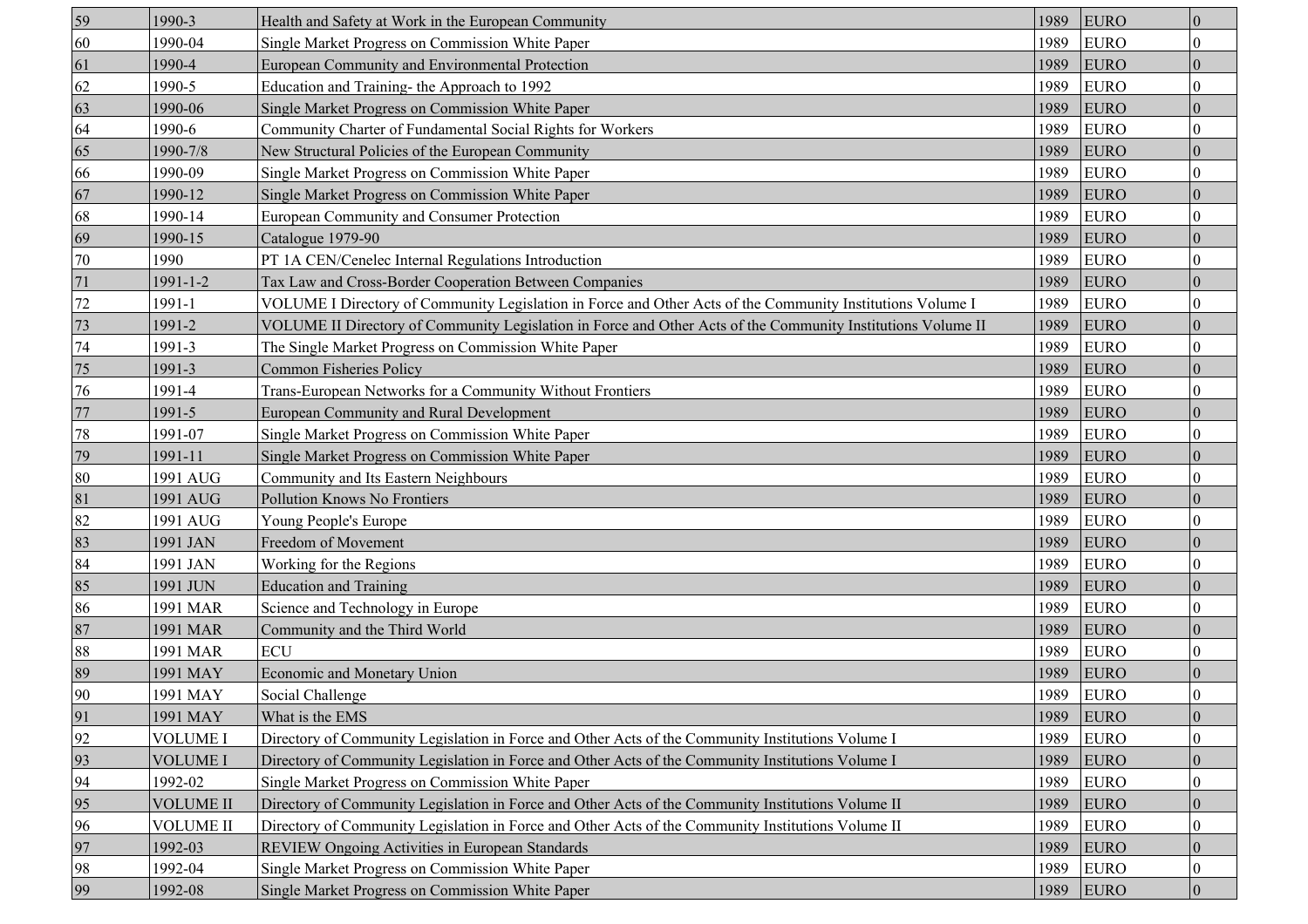| 100            | <b>VOLUME I</b>                                            | Directory of Community Legislation in Force and Other Acts of the Community Institutions Volume I Analytical Register                               | 1989 | <b>EURO</b> | $\boldsymbol{0}$ |
|----------------|------------------------------------------------------------|-----------------------------------------------------------------------------------------------------------------------------------------------------|------|-------------|------------------|
| 101            | <b>VOLUME I</b>                                            | Directory of Community Legislation in Force and Other Acts of the Community Institutions Volume I Analytical Register                               | 1989 | <b>EURO</b> | $\theta$         |
| 102            | VOLUME II                                                  | Directory of Community Legislation in Force and Other Acts of the Community Institutions Volume II Chronological<br>Index Alphabetical Index        | 1989 | <b>EURO</b> | $\theta$         |
| 103            | <b>VOLUME II</b>                                           | Directory of Community Legislation in Force and Other Acts of the Community Institutions Volume II Chronological<br><b>Index Alphabetical Index</b> | 1989 | <b>EURO</b> | $\mathbf{0}$     |
| 104            | <b>CENELEC</b><br><b>CATALOGUE</b>                         | <b>CENELEC</b> Catalogue                                                                                                                            | 1989 | <b>EURO</b> | $\theta$         |
| 105            | EC/88/20420/<br>E.F                                        | Panorama of EC Industry - Aerospace Industry (Superseded by FC/88/20420/E,F Issue 2)                                                                | 1988 | <b>EURO</b> | $\mathbf{0}$     |
| 106            | STANDARDIZ Foreword<br>ATION-<br>FACTST <sub>0</sub>       |                                                                                                                                                     | 1988 | <b>EURO</b> | $\theta$         |
| 107            | <b>STANDARDIZ</b><br>ATION-<br><b>FACTST1</b>              | The Challenge of Standardization                                                                                                                    | 1988 | <b>EURO</b> | $\overline{0}$   |
| 108            | <b>STANDARDIZ</b><br>ATION-<br>FACTST <sub>2</sub>         | Networks, Communication and Interworking                                                                                                            | 1988 | <b>EURO</b> | $\overline{0}$   |
| 109            | ATION-<br>FACTST <sub>3</sub>                              | STANDARDIZ Community Standardization Policy                                                                                                         | 1988 | <b>EURO</b> | $\overline{0}$   |
| 110            | <b>STANDARDIZ</b><br>ATION-<br>FACTST <sub>4</sub>         | Standards Bodies: the Changing Scene                                                                                                                | 1988 | <b>EURO</b> | $\Omega$         |
| 111            | <b>STANDARDIZ</b><br>ATION-<br>FACTST 5                    | European Standards                                                                                                                                  | 1988 | <b>EURO</b> | $\overline{0}$   |
| 112            | ATION-<br>FACTST <sub>6</sub>                              | STANDARDIZ Conformance Testing and Certification Policy                                                                                             | 1988 | <b>EURO</b> | $\theta$         |
| 113            | <b>STANDARDIZ</b><br>ATION-<br>FACTST <sub>7</sub>         | The CTS Programme                                                                                                                                   | 1988 | <b>EURO</b> | $\theta$         |
| 114            | <b>STANDARDIZ</b><br>ATION-<br><b>FACTST 8</b>             | Public Procurement                                                                                                                                  | 1988 | <b>EURO</b> | $\theta$         |
| 115            | ATION-<br>FACTST 9                                         | STANDARDIZ International Cooperation                                                                                                                | 1988 | <b>EURO</b> | $\mathbf{0}$     |
| <sup>116</sup> | STANDARDIZ Glossary<br><b>ATION-REF</b><br>ST <sub>1</sub> |                                                                                                                                                     | 1988 | <b>EURO</b> | $\overline{0}$   |
| 117            | <b>STANDARDIZ</b><br><b>ATION-REF</b><br>ST <sub>2</sub>   | Milestones in Community Standardization policy                                                                                                      | 1988 | EURO        | $\mathbf{0}$     |
| 118            | <b>STANDARDIZ</b><br><b>ATION-REF</b><br>ST <sub>3</sub>   | List of Standardization Organizations and Technical Bodies                                                                                          | 1988 | <b>EURO</b> | $\bf{0}$         |
| 119            | PSC/87/18535                                               | Life Cycle Cost Perspectives - Military Aircraft Applications                                                                                       | 1987 | EURO        | $\mathbf{0}$     |